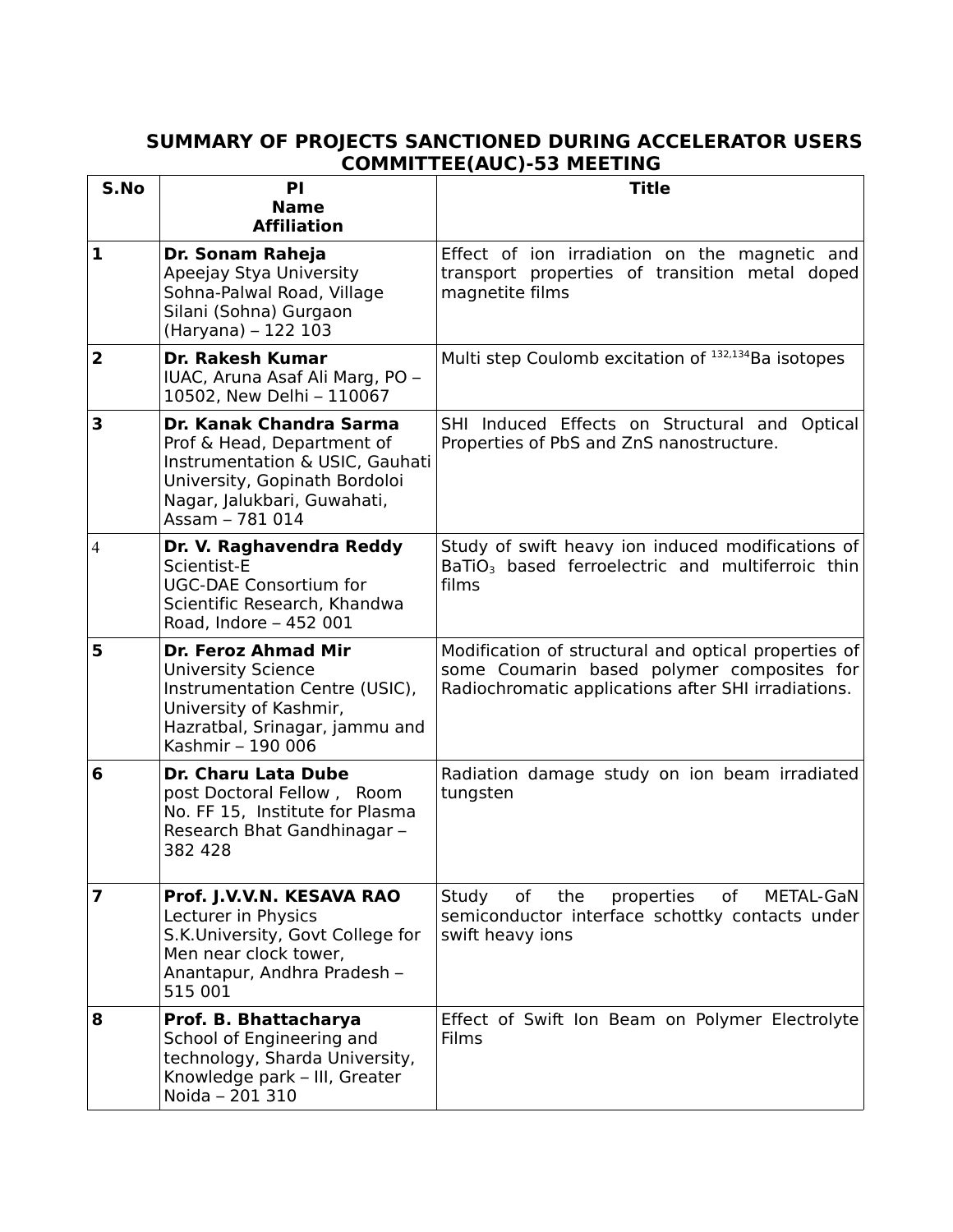| S.No | PI<br><b>Name</b><br><b>Affiliation</b>                                                                                                        | <b>Title</b>                                                                                                                                 |
|------|------------------------------------------------------------------------------------------------------------------------------------------------|----------------------------------------------------------------------------------------------------------------------------------------------|
| 9    | Prof. Amarjyoti Choudhary<br>Dept of Physics, Tezpur<br>University, Napaam, Tezpur -<br>784 028                                                | Modification of sensing and magnetic properties of<br>undoped and doped SnO <sub>2</sub> nanostructures.                                     |
| 10   | Dr. Pradip Kumar Kalita<br>Department of Physics,<br>Guwahati Collage, P.O.<br>Bamunimaidan, Gawahati,<br>Assam - 781 021                      | Studies on optoelectronic properties of swift heavy<br>ion irradiated ZnO/ZnS core/shell nanostructures                                      |
| 11   | Dr. Pradip Kumar Kalita<br>Department of Physics,<br>Guwahati Collage, P.O.<br>Bamunimaidan, Gawahati,<br>Assam - 781 021                      | Effect<br>of<br>irradiation<br>swift<br>heavy<br>ion<br>on.<br>photoelectronic properties of CdSe nanostructures                             |
| 12   | Mr. Vikas Sharma<br>Department of Physics<br>Malaviya National Institute of<br>Technology, JLN Marg, Jaipur -<br>302 017                       | Swift heavy ion induced modifications on SnO <sub>2</sub> /Au-<br>Pd/SnO <sub>2</sub> multilayer systems                                     |
| 13   | Dr. Kedar Singh<br>Department of Physics, Banaras<br>Hindu University, Varanasi - 221<br>005,                                                  | Effect of ions irradiation on structural, optical and<br>electrical properties of chalcogenide materials                                     |
| 14   | <b>Dr. Tilak kr Ghosh</b><br>Scientific Officer, Variable<br>Energy Cyclotron Centre,<br>Physics Group, 1/AF<br>Bidhannagar, Kolkatta - 700064 | Study of fusion-fission dynamics near the Coulomb<br>barrier                                                                                 |
| 15   | Dr. Gayatri Mohanto<br>Inter-University Accelerator<br>Centre, Aruna Asaf Ali Marg,<br>New Delhi - 110067                                      | Effect of shell closure on fusion fission dynamics                                                                                           |
| 16   | Dr. Tapan Nandi<br>Scientist, Inter-University<br>Accelerator Centre, Aruna Asaf<br>Ali Marg, New Delhi - 110067                               | Measurement of ion-energy loss and straggling<br>due to surface energy loss field as a function of<br>charge state and metal layer thickness |
| 17   | <b>Dr. Fouran Singh</b><br>Scientist, IUAC, New Delhi - 67                                                                                     | In situ micro-Raman Facility test in beam Hall – II:<br>Materials modifications by SHI irradiation                                           |
| 18   | Dr. Nupur Saxena<br><b>Inter University Accelerator</b><br>Centre, Aruna Asaf Ali Marg,<br>Post Box - 10502, New Delhi -<br>110067             | Beam<br>induced<br>functionality<br>lon<br>in.<br>semiconductor<br>nanostructures<br>for<br>sensing<br>applications                          |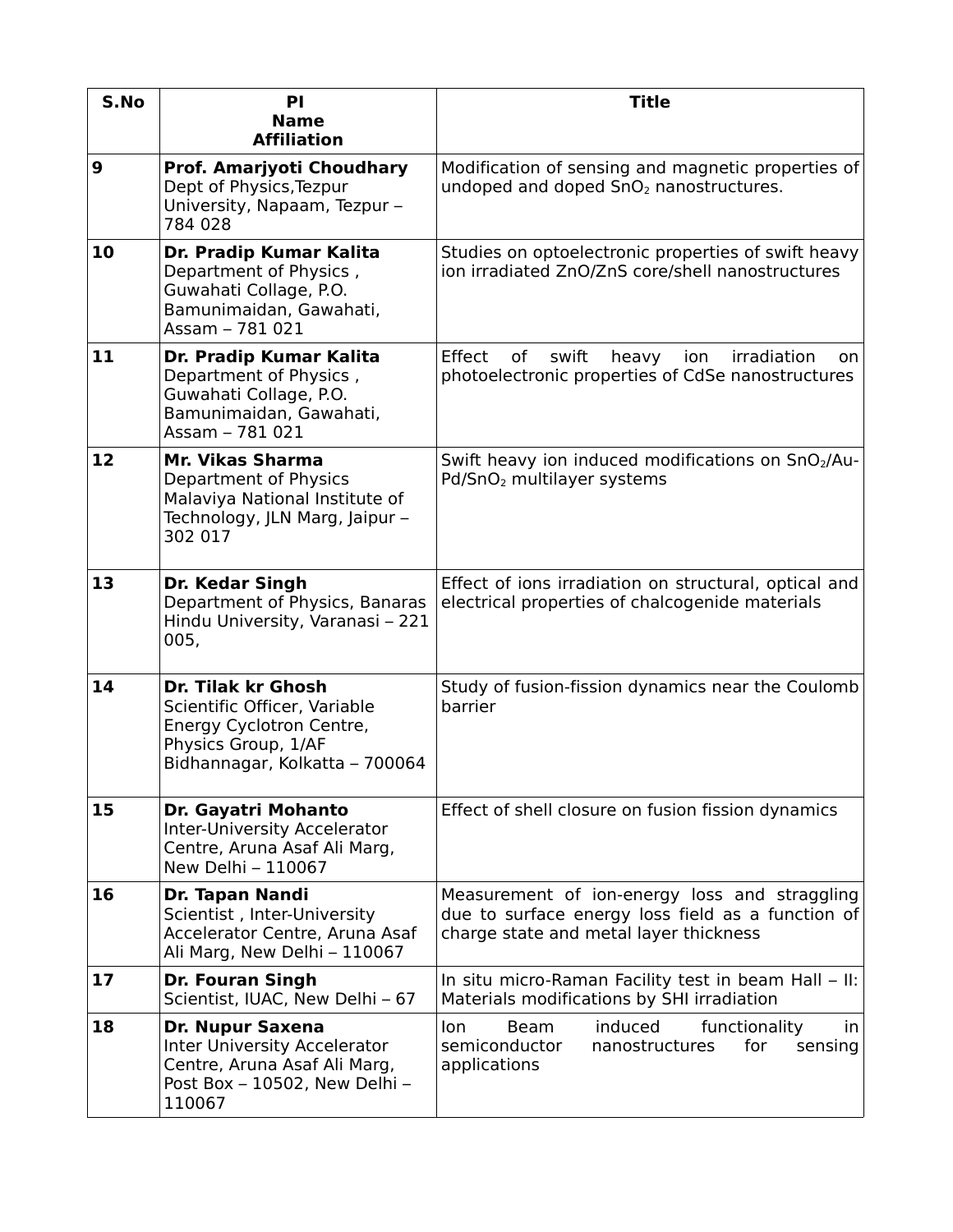| S.No | PI<br><b>Name</b><br><b>Affiliation</b>                                                                                                                                                                                         | <b>Title</b>                                                                                                                            |
|------|---------------------------------------------------------------------------------------------------------------------------------------------------------------------------------------------------------------------------------|-----------------------------------------------------------------------------------------------------------------------------------------|
| 19   | <b>Dr.Suresh Kumar</b><br>Dept.of Physics and<br>Astrophysics, university of<br>Delhi-110007                                                                                                                                    | Study of High Spin States in 211-214Ra near N=126<br>Magic Shell                                                                        |
| 20   | Mr. Himanshu Fulara<br>C/o Prof. Sujeet Chaudhary<br>IIT Delhi, Hauz Khas, New Delhi                                                                                                                                            | Study<br>of<br>Exchange<br>bias<br>$\mathsf{I}$<br>Antiferromagnetic/Ferromagnetic (AF/FM) systems<br>using swift heavy ion irradiation |
| 21   | Mr. Sajad Ahmad Mir<br>C/o Dr. M.Ikram, Department of<br>Physics, NIT, Srinagar,                                                                                                                                                | Structural, Magnetic and Electrical Properties of<br>Rare-earth Based Nickelates before and after<br>Heavy Ion Irradiation              |
| 22   | Miss. Zubida Habib<br>C/o Dr. Kowsar Majid,<br>Department of Chemistry, NIT,<br>Srinagar,                                                                                                                                       | Study of Magnetic and transport properties of<br>Holmium Based Rare Earth Transition Metal Oxide<br>Systems                             |
| 23   | <b>Ms. Somrita Dutta</b><br>C/o Dr. Shailendra Kumar<br>Sharma<br>Department of Applied Physics<br>Indian School of Mines, Dhanbad<br>$-826004$                                                                                 | Optical Sptectroscopic studies of Rare<br>Earth<br>Doped Molybdate Phosphore.                                                           |
| 24   | Ms. Hala<br>C/o Dr. Tauheed Ahmad<br>Deptt of Physics<br>AMU Aligarh - 202 002                                                                                                                                                  | Structural studies of multiply ionized selenium<br>atoms                                                                                |
| 25   | Ms. Pallavi Rana<br>C/o Dr. R.P. Chauhan<br>Department of Physics<br>NIT, Kurukshetra, Haryana - 136<br>119                                                                                                                     | Study of the Radiation Induced Modification in the<br>properties of Nanostructures and Devices                                          |
| 26   | Mr. Vijay Raj Sharma<br>$C/O$ Prof.B.P.Singh, Department reactions at low energies<br>Physics,<br>Aligarh<br>Muslim<br>of<br>University, Aligarh - 202 002                                                                      | Probing the systematic for in-complete fusion                                                                                           |
| 27   | Mr. Saroj Radheyshyam<br><b>Sabhajeet</b><br>C/o Dr. R.G.Sonkawade<br>Department of Applied Physics,<br>Babasaheb Bhimrao Ambedkar<br>University (A central university),<br>Vidhya Vihar, Rai Bareli Road,<br>Lucknow - 226 025 | Science<br>/Solid<br>Nanotechnology/Material<br><b>State</b><br>Physics                                                                 |
| 28   | Mr. Rakesh Kumar Dubey<br>C/o Dr P.Sugathan<br>IUAC, New Delhi-67                                                                                                                                                               | Study of Fission Dynamics in heavy mass region                                                                                          |